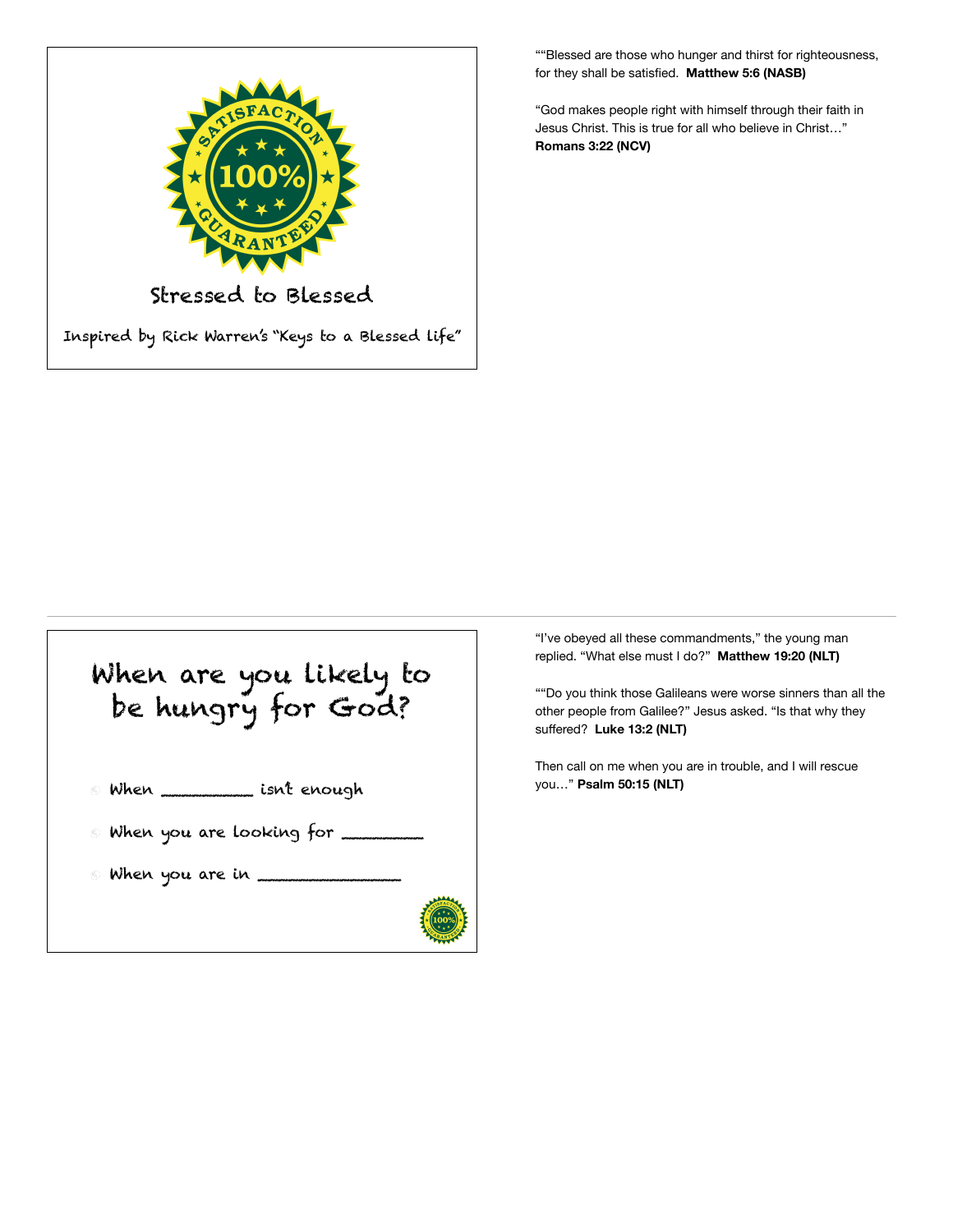





"Why spend your money on something that is not real food? Why work for something that doesn't really satisfy you? Listen closely to me, and you will eat what is good; your soul will enjoy the rich food that satisfies. **Isaiah 55:2 (NCV)** 

"A wise man is hungry for truth, while the mocker feeds on trash. **Proverbs 15:14 (The Living Bible)** 

"O God, you are my God, earnestly I seek you; my soul thirsts for you, my body longs for you, in a dry and weary land where there is no water. **Psalm 63:1 (NIV84)** 

"But seek first his kingdom and his righteousness, and all these things will be given to you as well. **Matthew 6:33 (NIV84)**